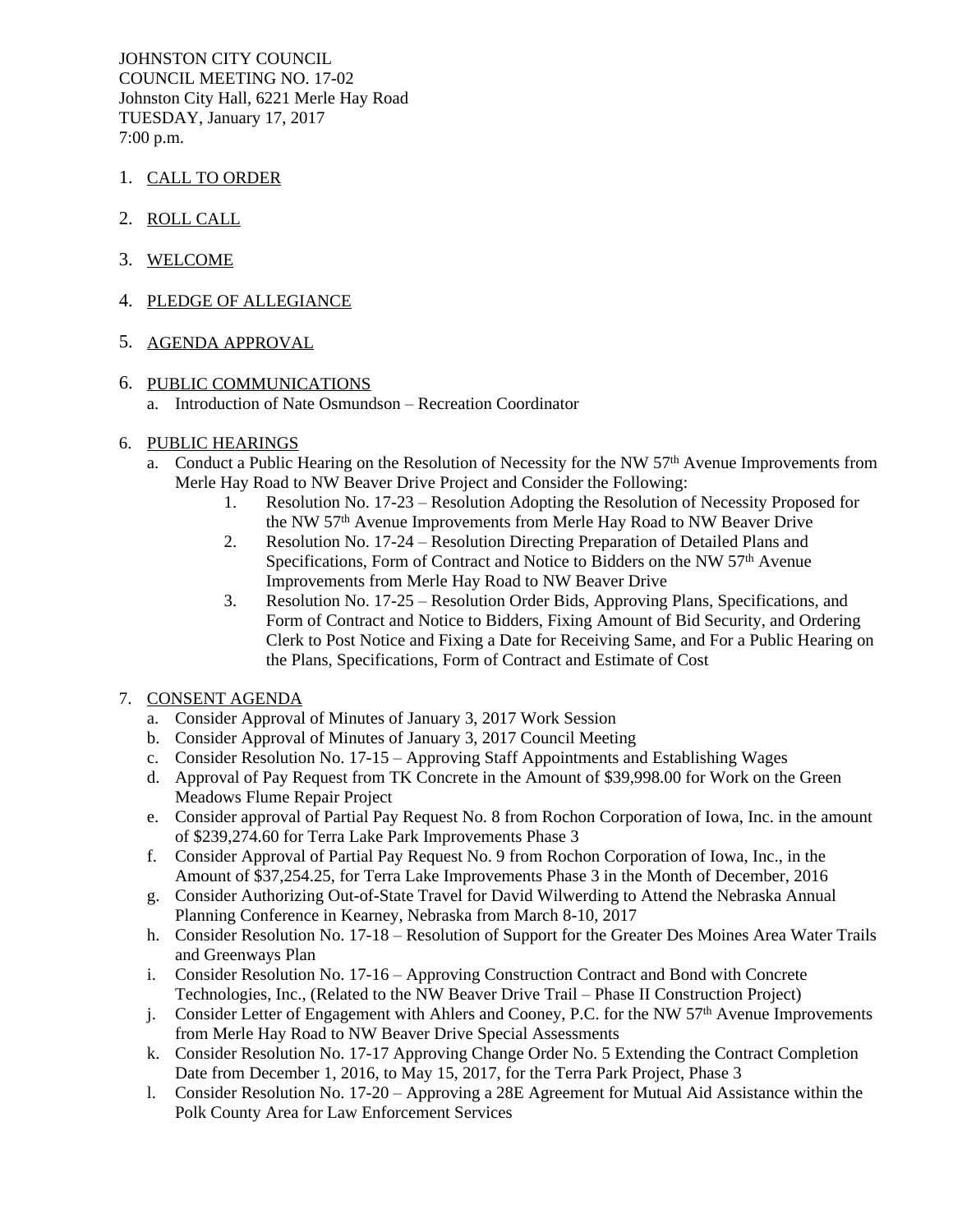- m. Consider Resolution No. 17-22 Initiating an Official Zoning Map Amendment to Rezone Approximately 1.75 Acres from R-3, Medium Density Residential District to C-2, Community Retail Commercial District. The Subject Property is Located on the South NW 70th Avenue and East of the Future Extension of Peckham Street
- n. Consider Approval of Purchase Order From Heffron Services, Inc., for Calcium Chloride for the 2016- 2017 Winter Season (\$7,200.00)
- o. Consider Approval of Pay Request No. 20 from H and W Contracting, LLC, in the Amount of \$20,015.72 for Work Completed as of January 4, 2017, on E of Merle Hay Road NW 55<sup>th</sup> Avenue Improvements Project – Phase 1B
- p. Consider Approval of Pay Request #4, Invoice from Des Moines Water Works for Saylorville Water Treatment Plant – West Feeder Main Phase 2 (\$71,250.33)
- q. Consider Approval of Pay Request #6, Invoice from Des Moines Water Works for Saylorville Water Treatment Plant – West Feeder Main Phase 1 (\$12,880.29)
- r. Consider Approval of Pay Request No. 5 from Weidner Construction, Inc., in the Amount of \$145,504.85 for Work Completed as of January 4, 2017, on the 86<sup>th</sup> Street Booster Pump Station Improvements
- s. Consider Approval of a Five-year Maintenance, Repair and Minor Reconstruction of Primary Roads Within the Boundaries of the Municipality (28E with Iowa Department of Transportation)
- t. Consider Approval of Pay Request No. 21 from Alliance Construction Group in the Amount of \$2,766.40 for Work Completed as of December 31, 2016, on the NW 70<sup>th</sup> Avenue Improvements  $98<sup>th</sup>$ Street to West City Limits
- u. Consider Approval of Pay Request No. 17 from Manatt's, Inc., in the Amount of \$198,125.63, for the Work Completed as of January 6, 2017, on the NW 100<sup>th</sup> Street Reconstruction Project
- v. Consider Resolution No. 17-09 Approving Change Order No. 3 for the E of Merle Hay Road NW 55th Avenue Improvements Project – Phase 1B
- w. Consider Resolution No. 17-10 Approving Change Order No. 4 for the E of Merle Hay Road NW 55th Avenue Improvements Project – Phase 1B
- x. Consider Resolution No. 17-19 Approving Change Order No. 6 for the NW  $100<sup>th</sup>$  Street Reconstruction Project
- y. Receive and file the following reports:
	- 1. Bank Reconciliation Report December 31, 2016
	- 2. Treasurer's Investment Report December 31, 2016
	- 3. Year-to-Date Treasurer's Report December 31, 2016
	- 4. Monthly Report Summarization December 31, 2016
	- 5. Senior Citizens Report December 31, 2016
	- 6. Planning and Zoning Commission Minutes January 9, 2017
	- 7. Water Department Monthly Operations Report December, 2016
	- 8. Waste Water Department Monthly Operations Report December, 2016
	- 9. Street Division Monthly Operations Report December, 2016
- 9. NON-CONSENT AGENDA
	- a. Consider Third and Final Reading of Ordinance No. 954 Amending the Johnston Revised Ordinance of 2007 by Amending Section 170.09 of the Zoning Sign Regulations; and to adopt and publish
	- b. Consider First Reading of Ordinance No. 956 Amending Johnston Revised Ordinances of 2007 by Amending Section 69.08 to Modify Parking on NW 98<sup>th</sup> Street Between Windsor Parkway and NW 97<sup>th</sup> Street to Modify Parking on Trace Court
	- c. Consider Approval of Resolution No. 17-13 The Crosshaven North Preliminary Plat, Subdividing 69.23 Acres into 131 Single Family Residential Lots, 1 Street Lot, and 3 Unbuildable Outlots. This Site is Located East of NW 100<sup>th</sup> Street and North of Little Beaver Creek (PZ Case 16-35)
	- d. Consider Approval of the Following Items Related to the Development of 23.52 Acres East of NW 100th Street and North of Future NW 82nd Avenue into 97 Townhome Lots, 1 Private Street Lot and 1 Unbuildable Outlot:
		- 1. Resolution No. 17-12 Approving a Minor Amendment to Ordinance No. 782, the Crosshaven PUD;